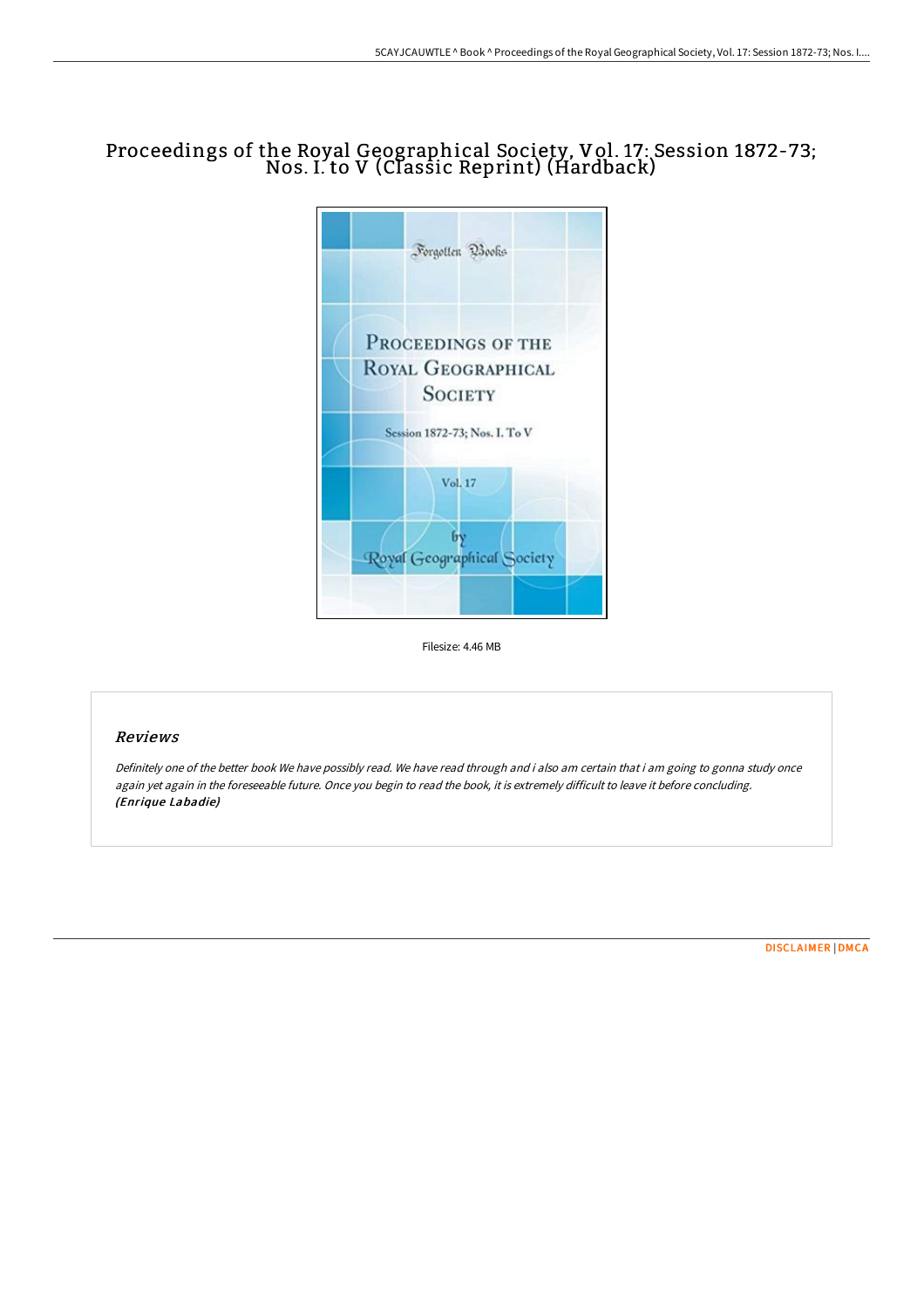## PROCEEDINGS OF THE ROYAL GEOGRAPHICAL SOCIETY, VOL. 17: SESSION 1872-73; NOS. I. TO V (CLASSIC REPRINT) (HARDBACK)



To save Proceedings of the Royal Geographical Society, Vol. 17: Session 1872-73; Nos. I. to V (Classic Reprint) (Hardback) PDF, you should click the web link beneath and download the file or have accessibility to other information which are have conjunction with PROCEEDINGS OF THE ROYAL GEOGRAPHICAL SOCIETY, VOL. 17: SESSION 1872-73; NOS. I. TO V (CLASSIC REPRINT) (HARDBACK) book.

Forgotten Books, 2017. Hardback. Condition: New. Language: English . Brand New Book \*\*\*\*\* Print on Demand \*\*\*\*\*. Excerpt from Proceedings of the Royal Geographical Society, Vol. 17: Session 1872-73; Nos. I. To V Visconde Duprat. Summary of Statistics of Russia. By Robert Michell. 1872. donor the author. Anemone ro res Mar-soon since we labt Mmmo or Juxs 24rs, 1872. - 41 Danish Charts. Accompanied by books of Pilotage. Presented by H. P. Bethe, Hydrographic O?ice, Copenhagen. 12 sheetsof the Danish Topographical Atlas. Presented by the Danish Government through the Minister of War. Map of the Province of Quebec. Presented by E. Tache, Esq. Map of Zambezia and Sofala by Marquez do Se da Bandeira. Presenmd by Viscomte Duprat. 4 sheets of the Topographical Map of Sweden and Norway. Pro sented by the Swedish Government. 28 shoots of Admiralty Charts. Presented through the Hydrographer, Admiral G. H. Richards. Map of Western Australia, showing Explorers routes to 1872. Pro sented by the Colwial Ofice. Engineering plans for improving the Port of Colombo, Island of Ceylon. Presented by Mr. Grinlinton, Engineer, through H. W. Bristow, Esq. 10 sheets of the Govern ment Map of Belgium. Chrome-lithographed. 2 sheets of a Geo graphical and Statistical Atlas of Sweden (on 24 sheets), by Dr. J. M. Larsson. Presented by Messrs. Hiorta, of Stockholm. Plan of the Telegraph line from Adelaide to Port Darwin. Presented by F. S. Dutton, Esq., mass. Meteorological Map of Switzerland. Pre sented by J. M. Ziegler, Winterthur. Map of the south-west portion of Arabia, showing the routes ofwrede, Munzinger, and Miles, in 1870. Presented by Dr. A. Petermann. Ms. Map of the Trans vaal Republic, the River Limpopo, and its southern branches. Presented by Mr. Button. Map of the River Madeira, Brazil. Presented through the Secretary, C. R. Markham, Esq. 81...

 $\qquad \qquad \blacksquare$ Read Proceedings of the Royal [Geographical](http://techno-pub.tech/proceedings-of-the-royal-geographical-society-vo.html) Society, Vol. 17: Session 1872-73; Nos. I. to V (Classic Reprint) (Hardback) Online

Download PDF Proceedings of the Royal [Geographical](http://techno-pub.tech/proceedings-of-the-royal-geographical-society-vo.html) Society, Vol. 17: Session 1872-73; Nos. I. to V (Classic Reprint) (Hardback)